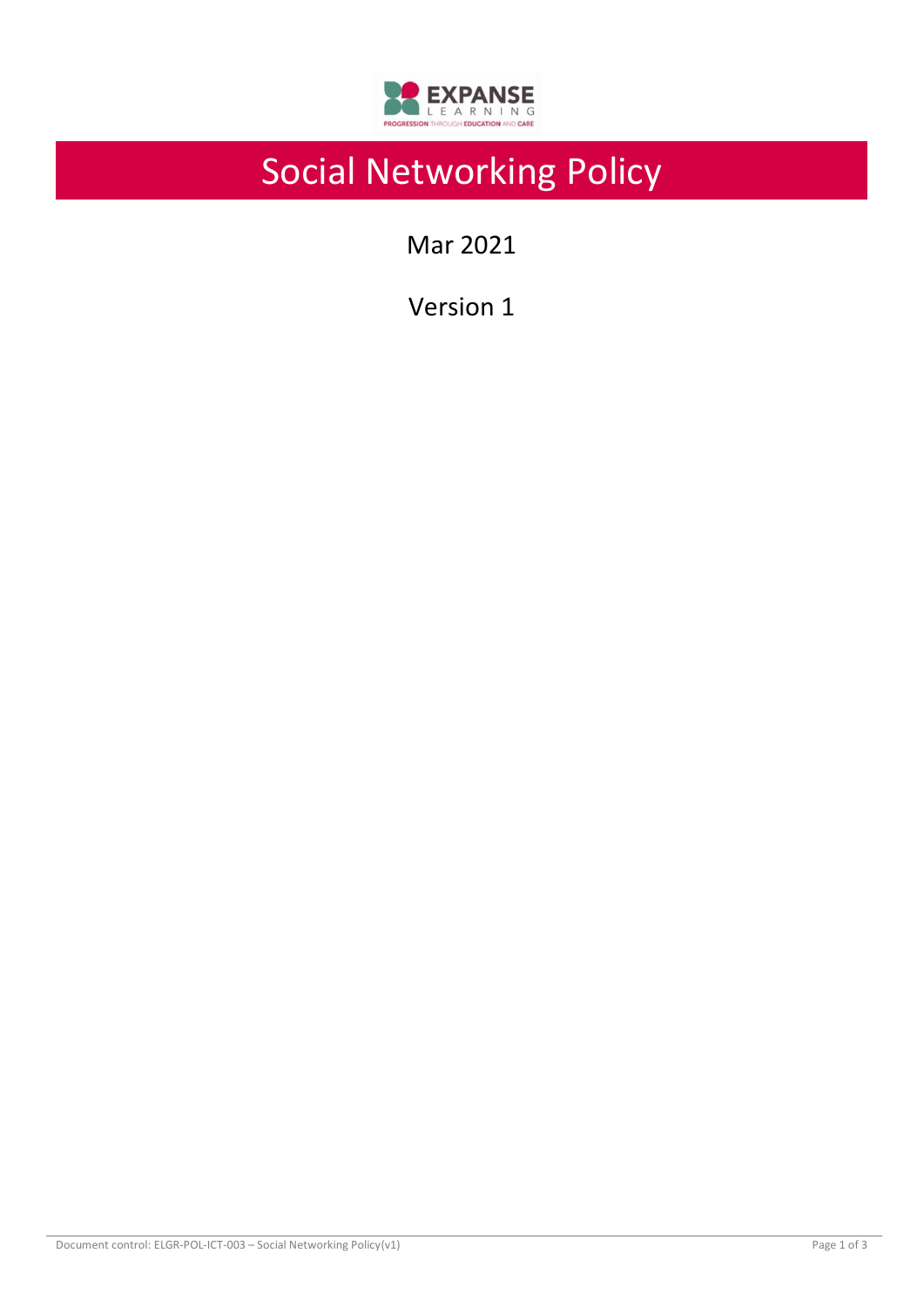#### **1. Scope**

- o This policy applies to all staff at Expanse Learning
- $\circ$  For the purposes of this policy, social networking is defined as the use of any website where information can be shared publicly with any number of others. Examples of such sites include, but are not limited to, Facebook, Twitter, Instagram, YouTube, LinkedIn.
- o This policy applies irrespective of how the social networking site is accessed including, but not limited to, access via Expanse Learning or personal PCs, iPads or mobile phones.
- $\circ$  Forms of information covered by this policy include anything posted which may be viewed by others and may include, but is not limited to, instant messaging, blogging, photographs or video footage.

### **2. Introduction**

Social networking sites are now commonly used as a communications and marketing channel, both for personal and business purposes. They provide an opportunity for people to interact socially (e.g., posting comments, instant messaging, emailing, sharing media like photos and video). They also provide a fast, modern way for organisations to communicate and engage with others. This Policy sets out guidelines about the use of social networking sites, for business and for personal use.

#### **3. Terms of Use**

#### **Business Use**

- $\circ$  Use of social networking for business purposes must be undertaken in accordance with the Expanse Learning's ICT Acceptable Use Policy.
- $\circ$  Employees should ensure that they are familiar with these standards and guidance before using social networking sites.
- o The reputation and / or business of Expanse Learning, service users, partners or others connected with the Expanse Learning must not be brought into disrepute through use of social networking sites.
- o Confidentiality of matters relating to Expanse Learning or others connected to Expanse Learning must be preserved, so that Expanse Learning is not exposed to legal risks covered by copyright, data protection, libel and Freedom of Information legislation.
- o Use of social networking sites must at all times be consistent with Expanse Learning's duty to safeguard children, young people and vulnerable adults, in accordance with the Safeguarding Vulnerable Groups Act 2006.
- $\circ$  Sites must not be used for purposes which constitute bullying or harassment or for uploading information which may be interpreted as discriminatory or of an otherwise offensive nature.
- $\circ$  During the course of their work, individuals using social networking sites for business purposes must maintain political neutrality and not indicate individual political opinions, in accordance with the Code of Conduct for Staff and, where applicable, the political restrictions applying to their post.

## **Personal Use**

- o When using social networking sites for personal use, the principles outlined above and contained in other corporate guidance should still apply, particularly where it may be possible to identify an individual as an employee of Expanse Learning
- o It is an individual's responsibility to read the Terms of Service of any social networking site accessed and to ensure that any confidentiality / privacy settings outlining to whom information posted will be available are understood.
- $\circ$  In accordance with Expanse Learning Email Policy, the individual's company email address must not be used when posting comments on social networking sites where this is unrelated to work.
- $\circ$  The same applies to the use of any logo owned by or associated with Expanse Learning on a personal site.
- o Where it may be possible to identify an individual as an employee of Expanse Learning, it should be clear that information contained is the individual's personal opinion.
- $\circ$  When using social networking sites, the right of freedom of expression applies only to lawful conduct. Expanse Learning expects that employees will exercise consideration for the rights of others and for the reputation of Expanse Learning
- $\circ$  Personal use of social networking sites should not be undertaken during working time.

## **General**

- $\circ$  Use of social networking sites which is not in accordance with this policy or other Expanse Learning policies may amount to misconduct or gross misconduct under the Disciplinary Policy and Procedure.
- In accordance with this policy the request for or acceptance of friend requests between students and employees of Expanse Learning is expressly forbidden. Failure to comply may amount to misconduct or gross misconduct under the Disciplinary Policy and Procedure.